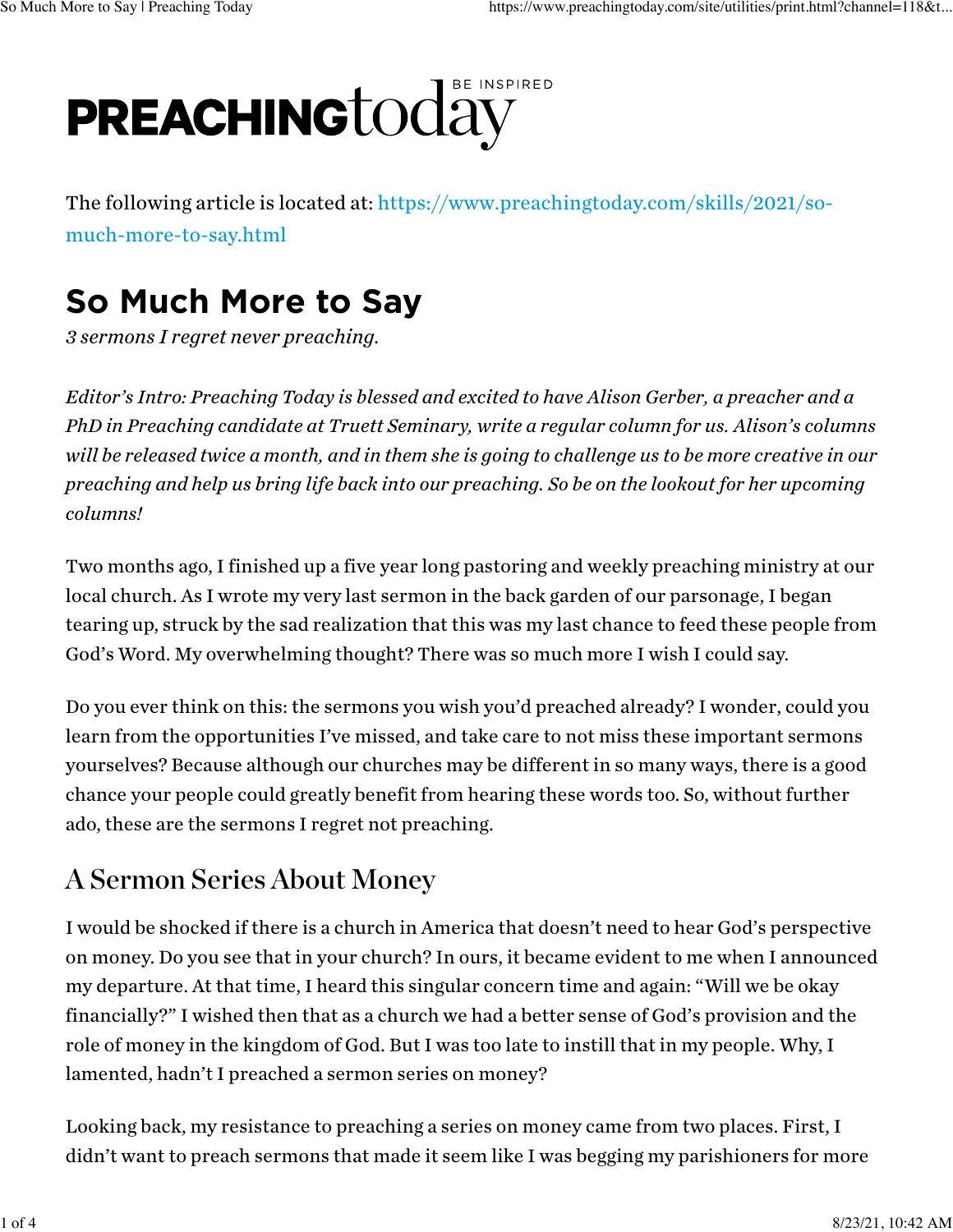money. I grew up near a mega church that was notorious for doing exactly that: A milliondollar church asking for greater offerings from working class people. As an over-correction I avoided the topic of money all together.

What I wish I had reminded myself, is that there is so much more to God's perspective on money than tithing. I could have preached on the gift of money, or generosity, or greed, or covetousness, or materialism, or God's provision, or the transient nature of wealth, or so much more. Why couldn't I have preached one of these topics instead?

That leads to my second reason for not preaching a series on money. I believe it stemmed from a general resistance I have to topical preaching. I've never really preached topical sermons. I've always preached through books or chapters of the bible. I've felt that this is the best way to keep my sermons grounded in the scriptures and away from my hobby horses. Do you resist topical sermons, too?

In retrospect, here's what I wish I had done. I wish I had taken one Gospel and pulled out every passage Jesus spoke about money and preached on that. Or taken the Book of Proverbs and preached a collection of Proverbs that each address the topic of money, and made a topical series that way. That way I would've been both expository and topical. I would have preached sermons grounded in Scripture, that also addressed a need for my congregation. Perhaps this is something you could try.

### More Sermons with Direct Calls to Faith

The second sermon I wish I had preached, or rather, the sermon I wish I had preached more often, is an evangelistic sermon that ended with a direct invitation to respond to the gospel with a decision to accept Jesus as Lord and Savior of their life.

Sometimes I did this, but it was a rare occasion rather than a regular one. Why didn't I preach regular sermons with direct calls to faith? Perhaps it was tradition—in our church it was unusual to preach sermons like that. Perhaps it was a pastoral decision—our church was small, and so I told myself that since we were all Christians here we didn't need sermons of this sort. Perhaps it was a homiletical decision—in our culture there is a move away from writing sermons that invite applications of a specific, explicit kind.

In hindsight, each of these reasons seem merely like poor excuses. The reality is a sermon with a direct call to faith is daunting, awkward, and prone to rejection. But I should've done it anyway. I should've done it a lot.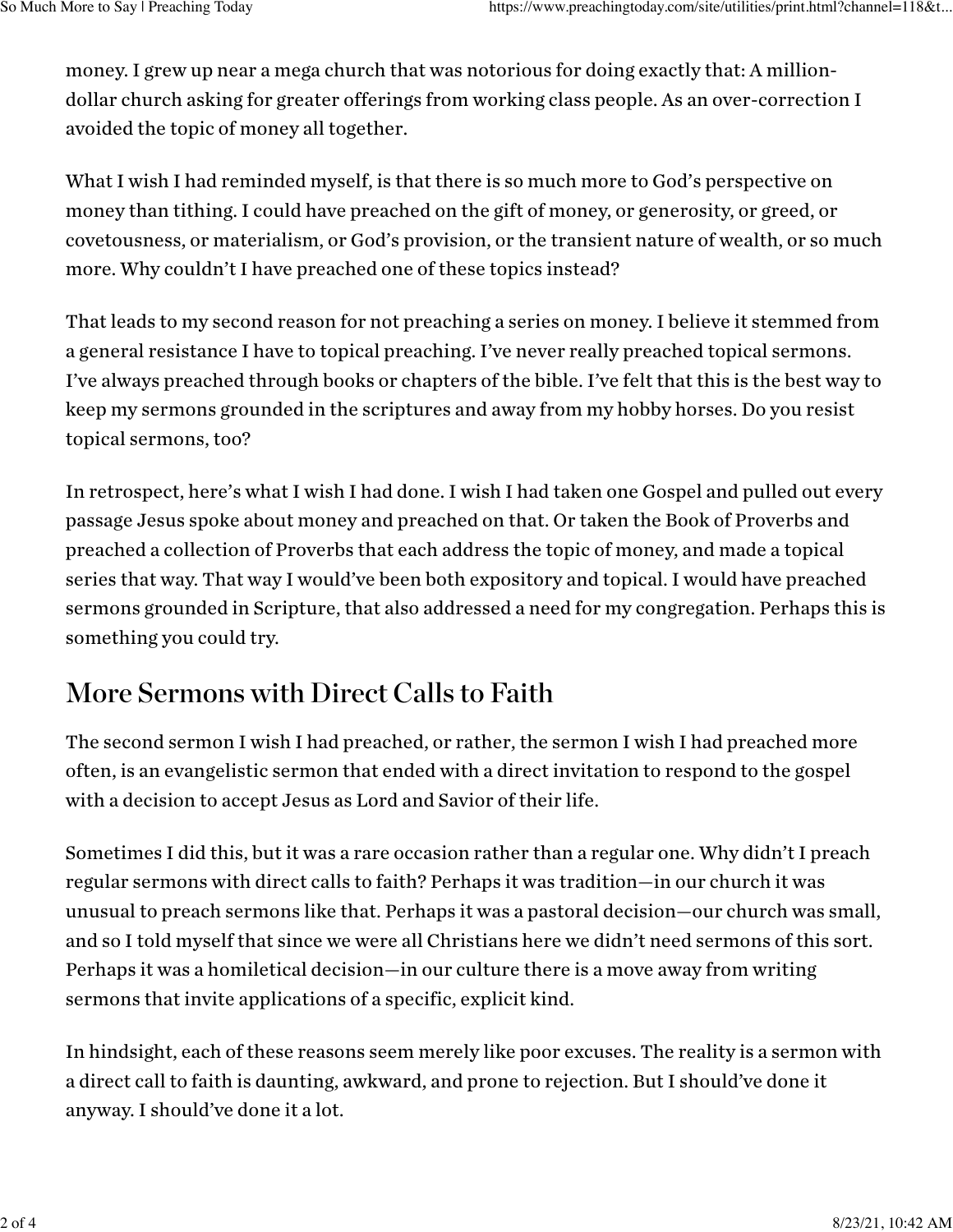I met a friend recently who works as an evangelist. He preaches gospel messages at high schools, colleges, and workplaces. He would never give up one single opportunity to make a direct invitation like this. Because he knows something I think we can all use a reminder of: That all people urgently need the gospel.

If it's unusual in your tradition, perhaps warn people that you might do something a little different next week. If you have a church full of Christians, don't neglect those one or two visitors that might sneak into your pews. Don't forget that a call to the gospel can also be a call to a deeper faith, which even your most seasoned Christians can hear. Finally, if culture is leading us away from giving instructions that save lives, perhaps this is a place we need to make a break from culture? Don't do as I did, do as I wish I did, and make more bold, direct calls to faith.

### That Sermon that Is Wild and Creative

In my time at the church, I would occasionally come up with wild and crazy sermon ideas, or sermon series ideas, that I wrote in a file to use at a later date. There were passages I wanted to try preaching as a first-person narrative. There were obscure parts of the Bible that I wanted to learn more about. Occasionally an idea would strike while I did my devotional reading—a particular approach I could take for a particular passage. I had a few sermon series ideas in my file that involved incorporating digital media, literature, or art.

Sadly, I never used that sermon file. There was always something that seemed more pressing to preach. More relevant to my congregation. More about them and their needs, and less about me and my wild and creative ideas. Or so I thought.

What I greatly underestimated, was the value of my creativity and my interest and my passion to the ministry of the church and to my congregation. Preaching one of those sermon ideas from my sermon file would've been life giving to me. What weekly preacher doesn't occasionally need something life giving? Preaching something that I am excited about would've sparked interest and excitement in my congregation. True excitement is contagious. I think of my dear friend who is a read-a-holic and can talk at length with great enthusiasm about classic literature. He makes me want to read books, too!

For this reason, I want to encourage you, if you have a wild and creative sermon idea tucked away in a file someplace, or in the back of your mind, the next time sermon prep is making you weary, or you feel the church could use a change, preach that sermon! It will likely fill you, the church, and your preaching ministry with life.